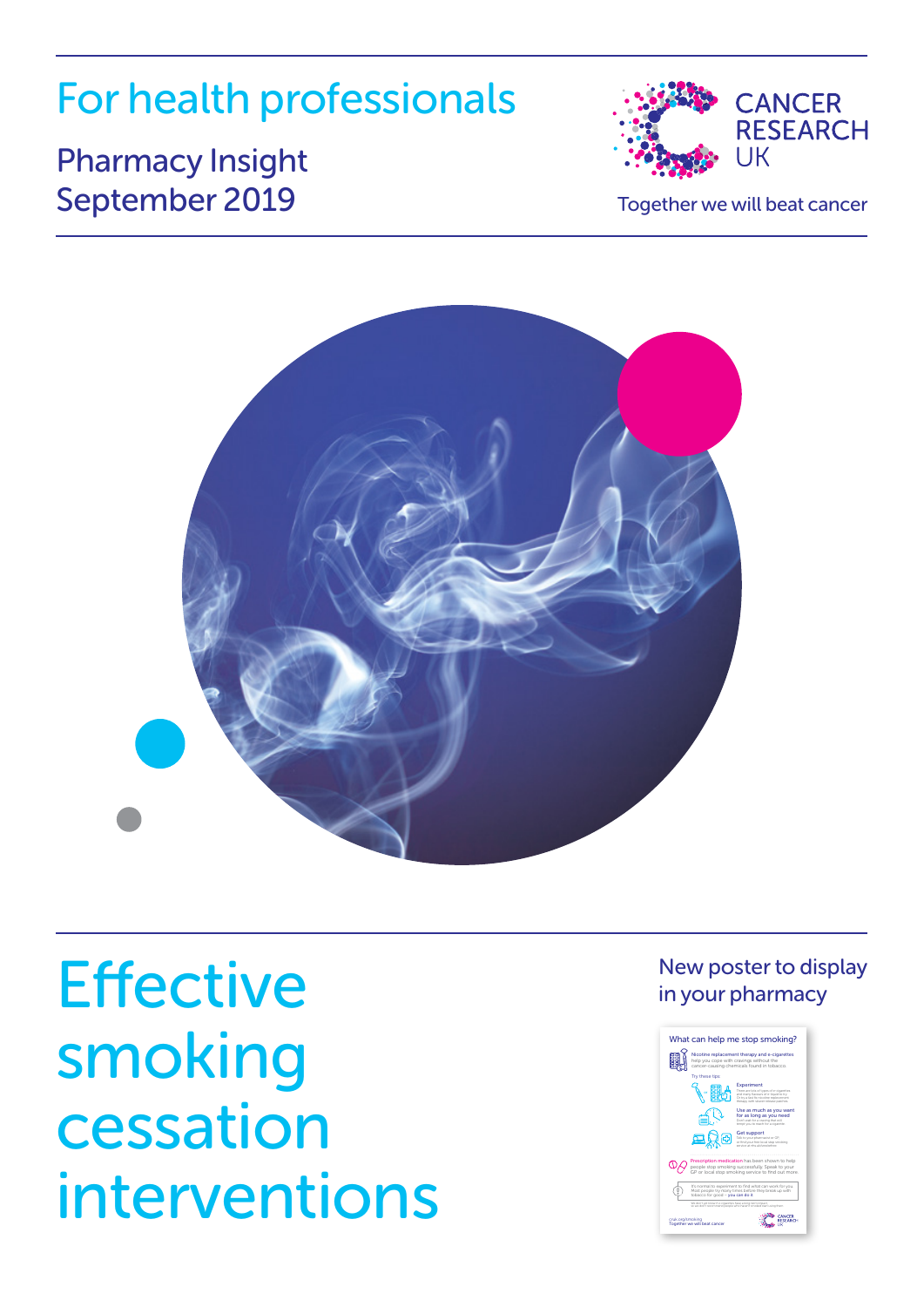## Your advice could trigger a successful quit attempt

The UK Government has recently announced its ambition that England will become a smoke-free country by 2030 and the Scottish government is working towards a tobacco-free generation by 2034. Your support in providing evidencebased interventions to help smokers quit is essential to achieving this.

NICE (NG92) recommends that at every opportunity, health professionals should ask people if they smoke and advise them to stop smoking in a way that best suits their preferences $^1$ .

> <span id="page-1-8"></span><span id="page-1-7"></span>9 Hajek P. et al. A randomised trial of e-cigarettes versus nicotinereplacement therapy. 2019. 10 Burstyn I. Peering through the mist.  $2014$ 11 Shahab Let al. Nicotine Carcinogen, and Toxin Exposure in Long-Term E-Cigarette and Nicotine Replacement Therapy

<span id="page-1-13"></span><span id="page-1-12"></span><span id="page-1-11"></span>Particles Including Nanoparticles Are Present in Electronic Cigarette Cartomizer Fluid and Aerosol. 2013. 14 Goniewicz et al. Levels of selected carcinogens and toxicants in vapour from electronic cigarettes. 2013. 15 Rosenberg G. et al. Smoking Cessation in Primary Care. 2019.

<span id="page-1-10"></span><span id="page-1-9"></span>Users. 2017. 12 Jackson SE. et al. Moderators of real-world effectiveness of smoking cessation aids. 2019.

### Visit [nice.org.uk/ng92](http://nice.org.uk/ng92) Scottish quidelines at [po.st/HealthScotland](http://po.st/HealthScotland)

- <span id="page-1-1"></span>1 NICE, Clinical guideline 92. 2018. 2 Sonia Simkins. Implementing
- improvements in smoking cessation at a practice level. 2016.
- <span id="page-1-0"></span>3 NCSCT. Effectiveness and costeffectiveness of programmes to help smokers to stop and prevent smoking uptake at local level. 2015
- <span id="page-1-2"></span>4 Hartmann-Boyce J et al. Electronic cigarettes for smoking cessation. 2016. 5 Liu, X. et al. Efficiency and adverse
- <span id="page-1-3"></span>events of electronic cigarettes. 2018. 6 Beard E. et al. Association between 13 Williams M et al. Metal and Silicate
- <span id="page-1-4"></span>electronic cigarette use..and use of stop smoking services in England. 2016 7 Statistics on NHS Stop Smoking
- <span id="page-1-5"></span>Services. 2017. 8 Brown, J. et al. Real-world
- <span id="page-1-6"></span>effectiveness of e-cigarettes when used to aid smoking cessation. 2014.



## Practical case study

#### Smoking cessation is key part of a Pharmacy service



Pharmacist Ade Williams, from Bristol has delivered smoking cessation measures with successful outcomes in his pharmacy:

"Our pharmacy currently provides a commissioned Smoking Cessation Service, which increases access to hard to reach groups. The whole team are trained stop smoking advisors and we proactively promote the service, provide healthy living interventions and support behaviour change tailored to our population. We also work with local community contacts such as midwives, who refer their pregnant patients and partners, and local e-cigarette shops to educate staff about smoking cessation advice. I've also set up a referral pathway, as part of our harm reduction approach, to support patients using this intervention.

My pharmacy also runs a smoking cessation outreach in local pubs and supermarkets as part of Making Every Contact Counts. MUR, NMS, Flu vaccinations, minor ailments especially coughs, sore throat and indigestion are all used to initiate a conversation. Investing in VBA and motivational interviewing training has undoubtedly helped the team become more competent in providing care that delivers the quit outcome.

Community pharmacy is best placed to champion PHE's Harm Reduction Approach, which will undoubtedly support our national ambition of achieving a smoke-free nation."

## Effective cessation interventions

There are a number of interventions to help people stop smoking. Different cessation tools, including prescribed medication, nicotine replacement therapy (NRT) and e-cigarettes, will work better for different individuals, but we know that quit attempts are more likely to be successful with behavioural support.

To help people quit, NICE recommend offering advice on nicotine-containing products on general sale to smokers and prescribed medication such as varenicline or bupropion.

NRT when prescribed by a healthcare professional can significantly reduce withdrawal symptoms and cravings and prescription medications are also shown to improve the success of quit attempts. If bought over the counter, reiterate that the individual should use as much NRT as they need for as long as they need, in order to satisfy their nicotine cravings. Research indicates not enough NRT contributes to quit

**Offering** advice and **Prescription** medication

Evidence?

### Stop Smoking **Services**

Where they are available, Stop Smoking Services should be considered as the first-choice route for a smoker as they are over three times as likely to quit compared to going cold turkey. Unfortunately in some areas, these services are no longer provided which makes your support even more valuable. You can direct your patients to [www.nhs.uk/smokefree](http://www.nhs.uk/smokefree) for a personalised quitting plan and further advice.

#### Evidence?

Smoking Services are the most effective way to quit and are one of the most cost-effective interventions in the NHS<sup>[3](#page-1-0)</sup>.



## E-cigarettes

There is ever-growing evidence that e-cigarettes are an effective cessation tool [4](#page-1-2)[,5,](#page-1-3)[6](#page-1-4),[7,](#page-1-5)[8,](#page-1-6)[9](#page-1-7). But we don't yet know all the long-term effects. The RCGP and NICE recommend that e-cigarettes should be discussed as an option for smoking cessation ([po.st/RCGP](http://po.st/RCGP)).

Patients using e-cigarettes should be advised that they need to switch completely rather than becoming 'dual users' – using e-cigarettes and smoking. For people using an e-cigarette who want to use other nicotinecontaining products at the same time, it is safe to do so.

#### Evidence?

Research so far shows that e-cigarettes are far less harmful than smoking $10,11$  $10,11$  and can be an appropriate quitting aid for some people who smoke, including those who have tried and failed to quit previously using other methods. A recent study showed that those using e-cigarettes were 95% more likely to quit than those not using e-cigarettes $^{12}$  $^{12}$  $^{12}$ .

Since e-cigarettes are a new technology, the long-term health implications of using these products are unclear. Some toxic chemicals (such as NNALs, acetaldehydes and formaldehyde) have been found in some products, but the evidence suggests their safety profile is far more comparable to that of other NRT products than tobacco. $13,14$  $13,14$ 

Evidence shows that Stop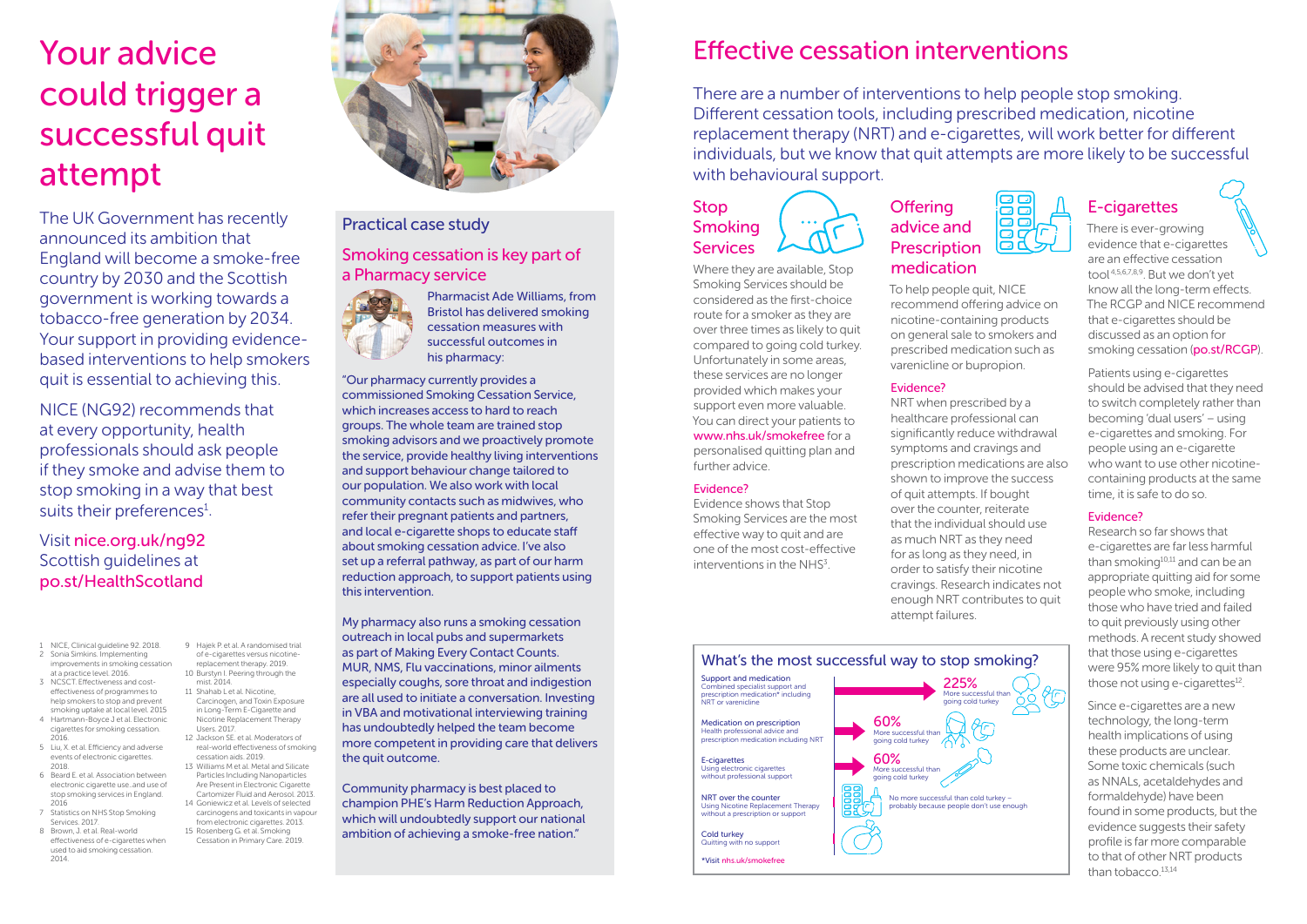## Having a conversation can be very powerful

### Offer Very Brief Advice (VBA)

Time can be a barrier for any behaviour change conversation, especially when encouraging smokers to stop, but you could trigger a quit attempt in 30 seconds using VBA. VBA is an evidence-based intervention that can be delivered by any health professional aimed at raising awareness of unhealthy behaviours and encouraging behaviour change.

NICE recommend that all frontline health professionals should be trained to offer VBA.

### The 'AAA' framework, outlined below, is a useful way to deliver VBA and prompt a quit attempt:

Ask: to establish/ check and record smoking status (including ex-smokers)

'Do you smoke?' 'Are you a smoker?'

#### Recording e-cigarette users

If a patient uses an e-cigarette but doesn't smoke tobacco at all, then code as a non-smoker. If a patient uses an e-cigarette but also smokes tobacco, then code as a smoker.

Despite this only half of primary care practitioners frequently complete it<sup>[15](#page-1-13)</sup>.

VBA is easy to deliver. It can be:

- used opportunistically in almost any consultation without pressing or challenging a patient
- delivered across many consultations to reinforce the message of how to quit
- delivered without knowledge of the patient's smoking habits

### Advise: the patient on the most effective way to stop smoking

'Did you know specialist support makes you more likely to succeed in stopping smoking? You can experiment with different quitting aids to find what's right for you'.

You could inform the patient about the support that a local Stop Smoking Service can provide, and explain that safe and effective stop smoking medications such as varenicline and bupropion are available on prescription.

If it's relevant, explain that the Stop Smoking Service will support the use of e-cigarettes as a quitting aid if the person wants to use them.

Complete 'Behaviour Change and Cancer Prevention' CPD e-learning (30mins) at [cruk.org/smokingcessation](http://cruk.org/smokingcessation)

There is no need to go into detail about what or how much they smoke as these questions can be discussed at a specific smoking cessation appointment. You are ideally placed to have opportunistic conversations with your customers on how to quit; during flu vaccinations, when patients present with certain prescriptions or ailments such as coughs, sore throat and indigestion.

Act: If a smoker is interested; signpost to locally available support or service

'I can refer you to the free local Stop Smoking Service/our Stop Smoking Service here at the pharmacy, who will arrange treatment and support you while you quit.'

If there isn't a local Stop Smoking Service available or the patient doesn't want to attend, have a conversation about alternatives including asking them to come back or refer to a GP for a dedicated consultation about medication, or if they're interested, discuss e-cigarettes.

If they're not interested in stopping, then try to encourage future attempts.

As per NICE guidance, record the fact that they smoke and at every opportunity ask them about it again in a way that is sensitive to their preference and needs.

## Sign up to receive Cancer Insight by email. [cruk.org/cancer-insight-pharmacy](http://cruk.org/cancer-insight-pharmacy)